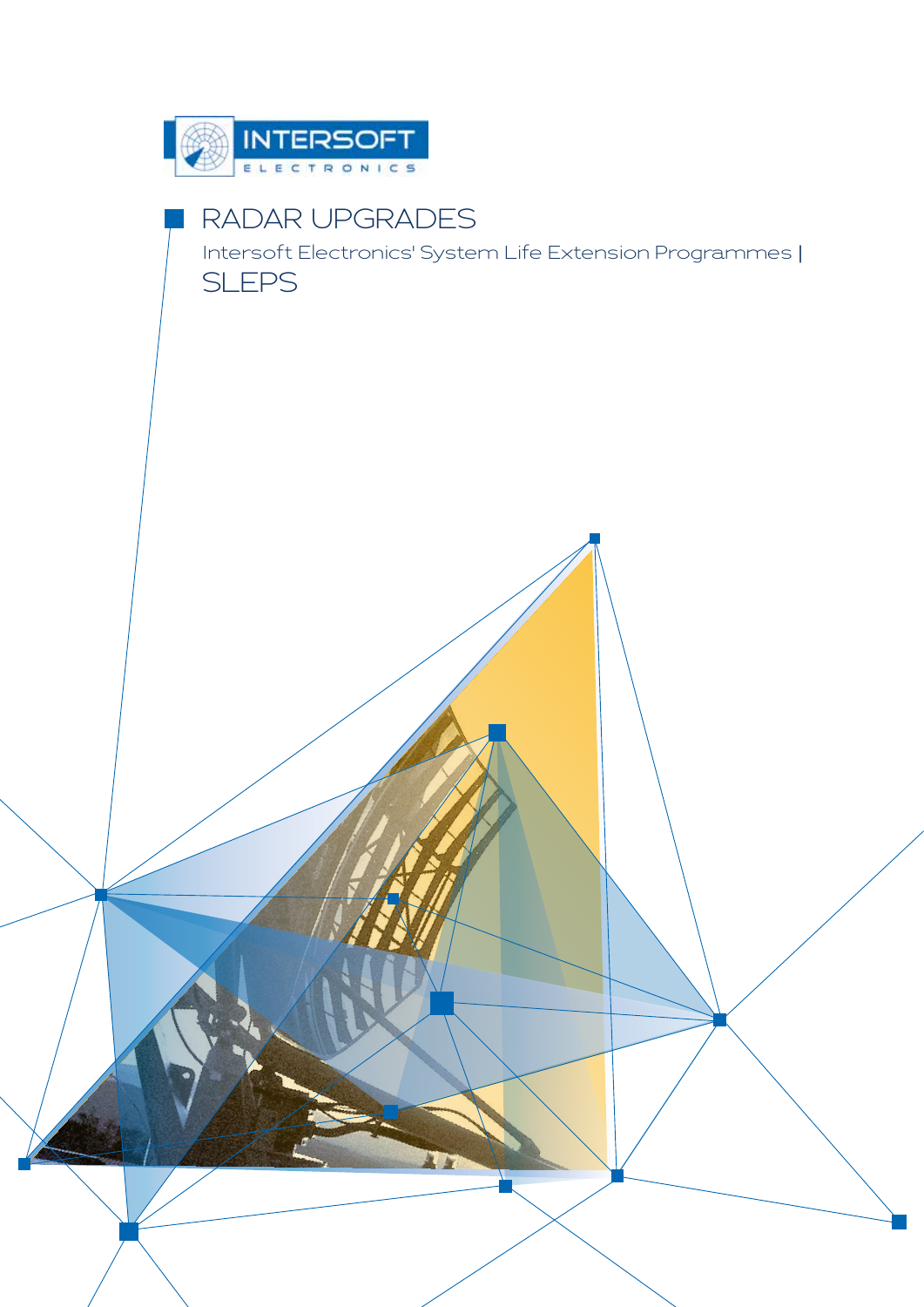

# □ Why Upgrade? The Solution

When a radar system reaches a certain stage in its planned life, owners are faced with the difficult and expensive challenge of maintaining operational capability.

- Emergent environments and changing requirements provide additional challenges such as:
	- Windfarms
	- Increased EM pollution from industrial, commercial and domestic sources
	- Heightened demands from mobile phone service providers and other microwave spectrum users
	- Increased air traffic densities

Service Life Extension Programs (SLEP) are a cost effective solution to alleviate component obsolescence, which can creates soaring maintenance and support costs and in turn can reduce the performance and reliability of an ageing radar system. A SLEP can also enhance the performance capabilities of a Radar to meet the changing environment.



BELGIUM



TERMINAL APPROACH **BELGIUM**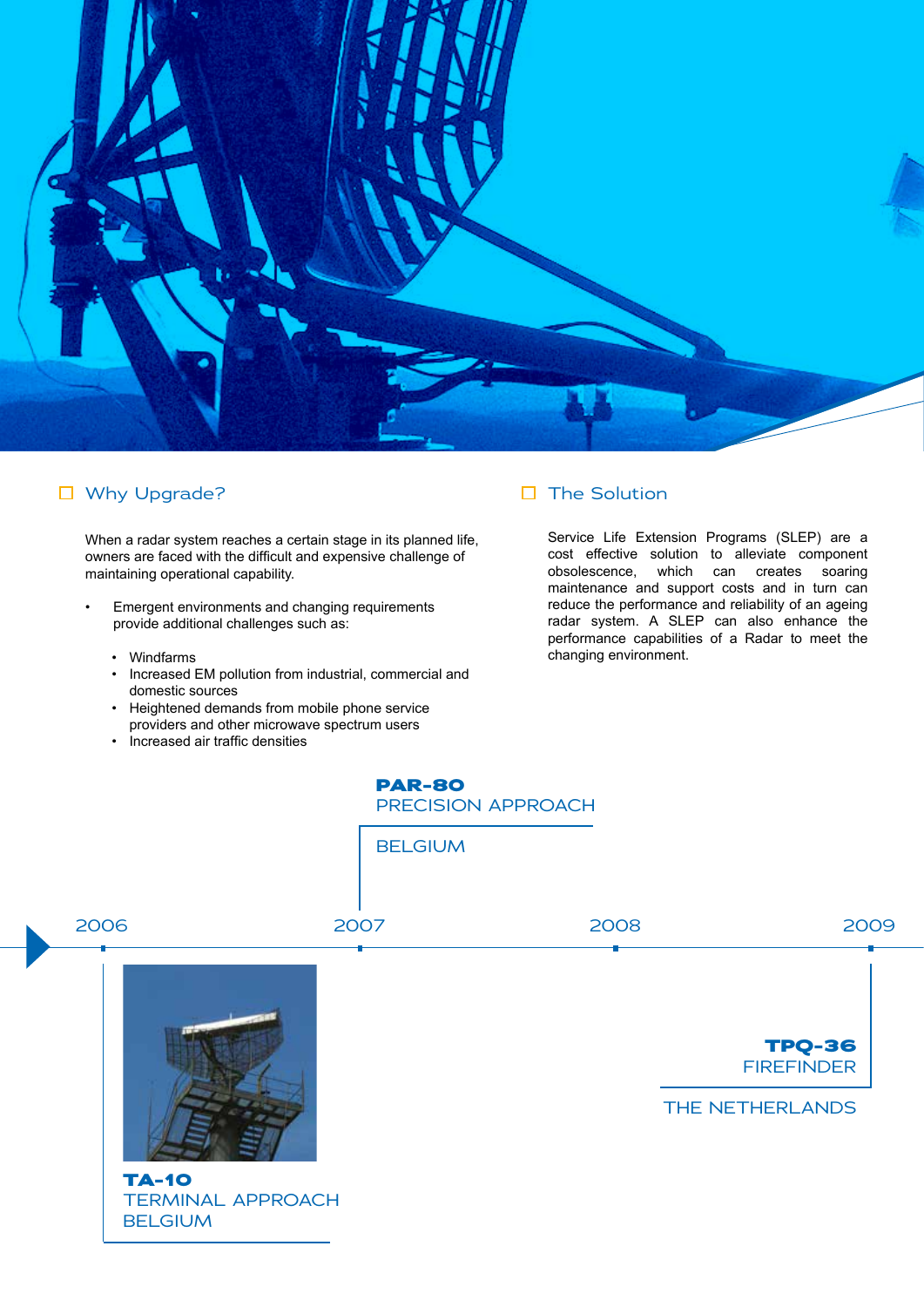# □ Intersoft's Upgrades

Intersoft Electronics has many years of experience producing test equipment which is the background for the development of a range of Radar subsystems which are now used as the 'building blocks' offered in Radar upgrades, Service Life Extension Programs (SLEPs) and modular Radar solutions.

- Background in land based air surveillance Radars
- Civil and military systems
- Experience at L, S, C, X frequency band Radar systems



**ASR-8** AIRPORT SURVEILLANCE

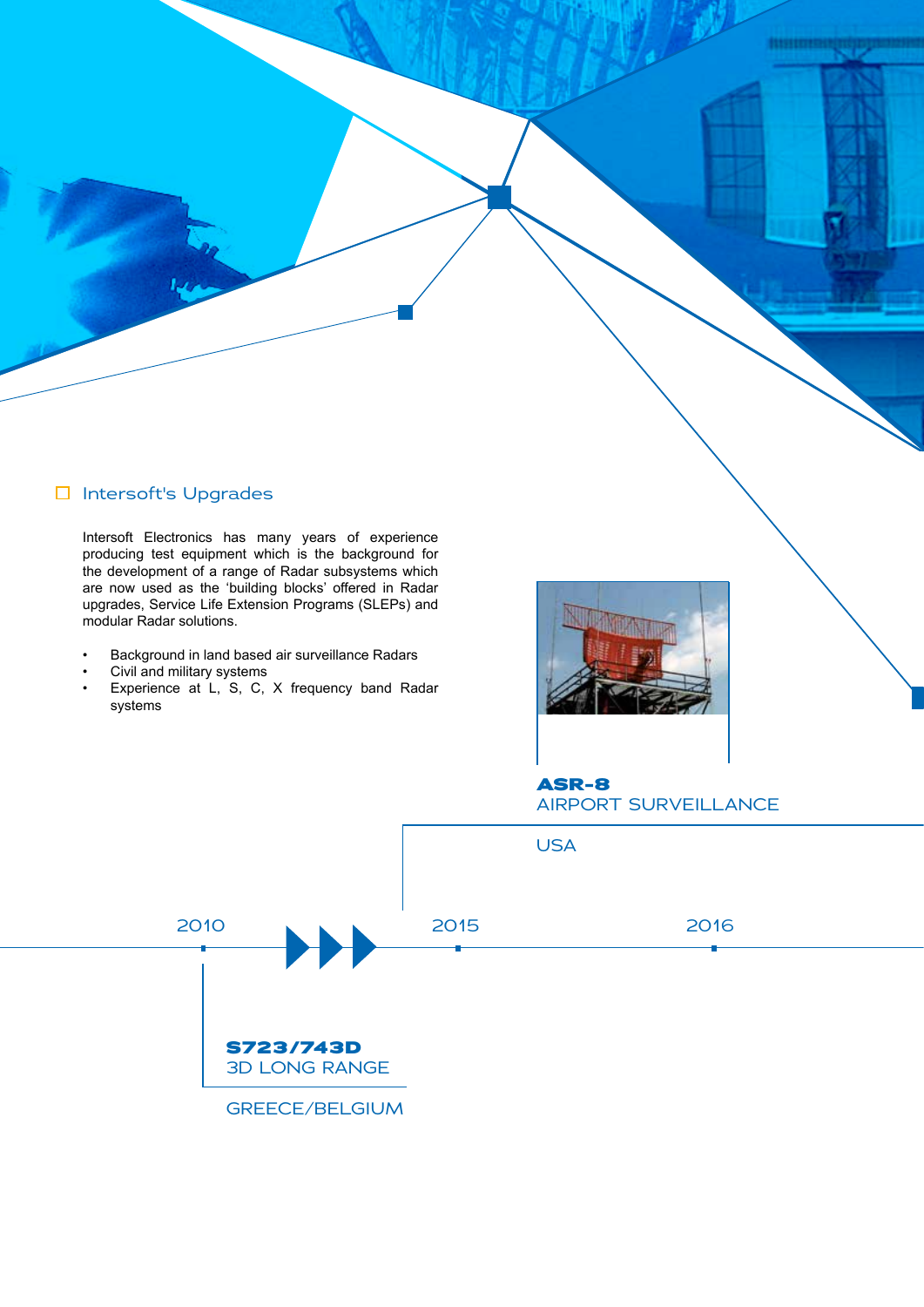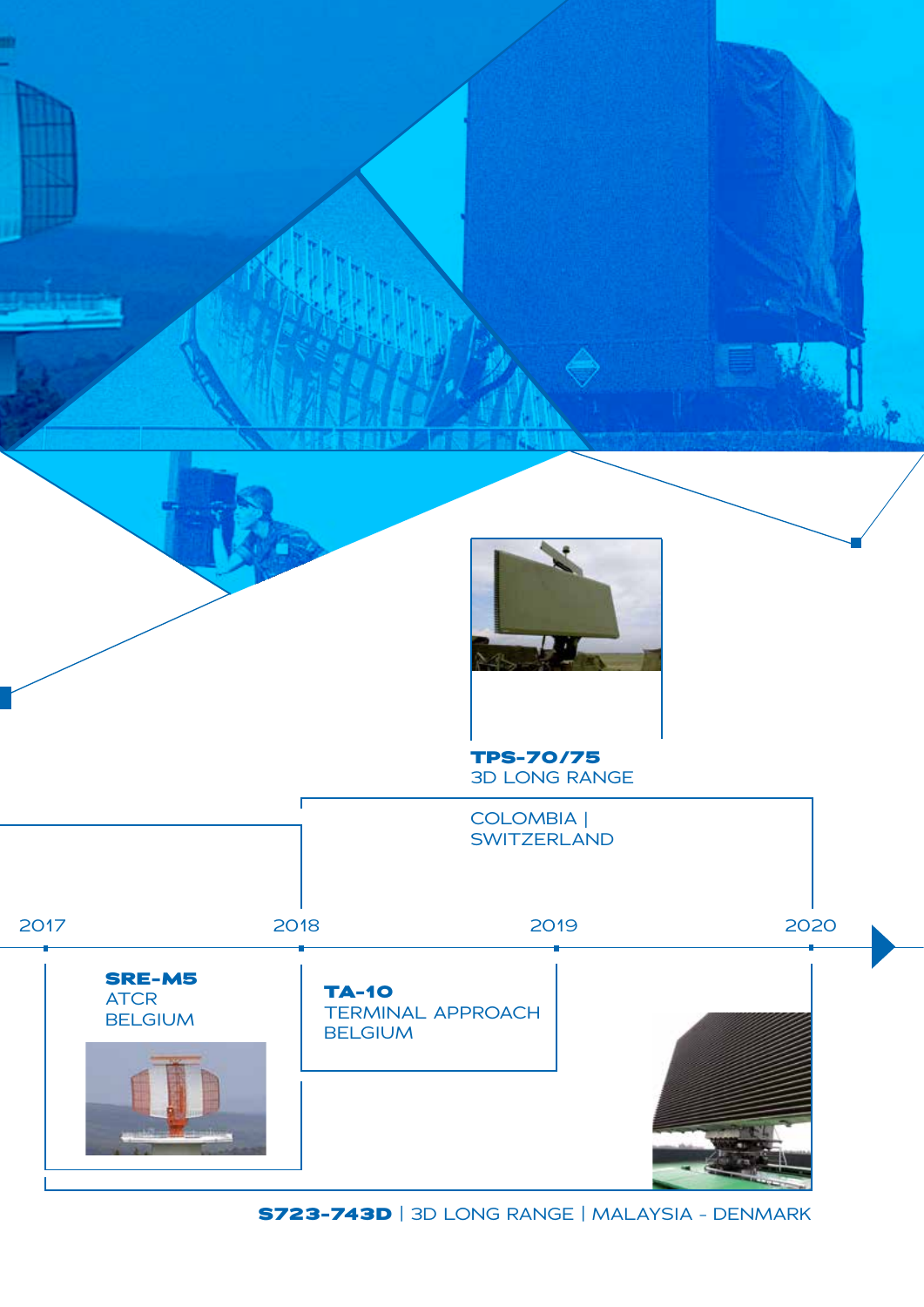

### UPGRADE PHILOSOPHY

- Provide premium performance with value for money
- Modular design to fit multiple radar types
- Process minimum of 2 beams, True 3D for all upgrades
- Low Tx power maintaining performance through high signal processing gain
- Cost saving concepts for installation, validation, maintenance and support:
	- Closed Loop Installation Concept
	- Shadow Mode Validation Concept
- Work with partners for their sales channels and as project 'prime contractors'

# UPGRADE 'BUILDING BLOCKS'

- Next Generation Signal Processor (NGSP®):
	- Vertical clutter cancellation (VCC)
	- Doppler independent clutter cancellation (ground clutter and wind turbines)
	- 3D height extraction
	- Accurate measurement of RCS
	- Calibrated weather reports
- Next Generation Transmitter (NGTx)
- **RF Receivers**
- User workstations and displays
- Use of 3rd party subsystems:
	- Antennas (to Intersoft designs), Towers, Radomes, SSR Interrogators/decoders, cooling, racks and PSU

# THE BENEFITS

- True 3D coverage/height extraction even with legacy antennas
- Effective proven wind farm mitigation
- Weather, Bird and Drone detection
- Protection against interference and jamming
- Operation in 4G/LTE environment and in LOS of other Radars operating on the same frequency
- Advanced ECCM